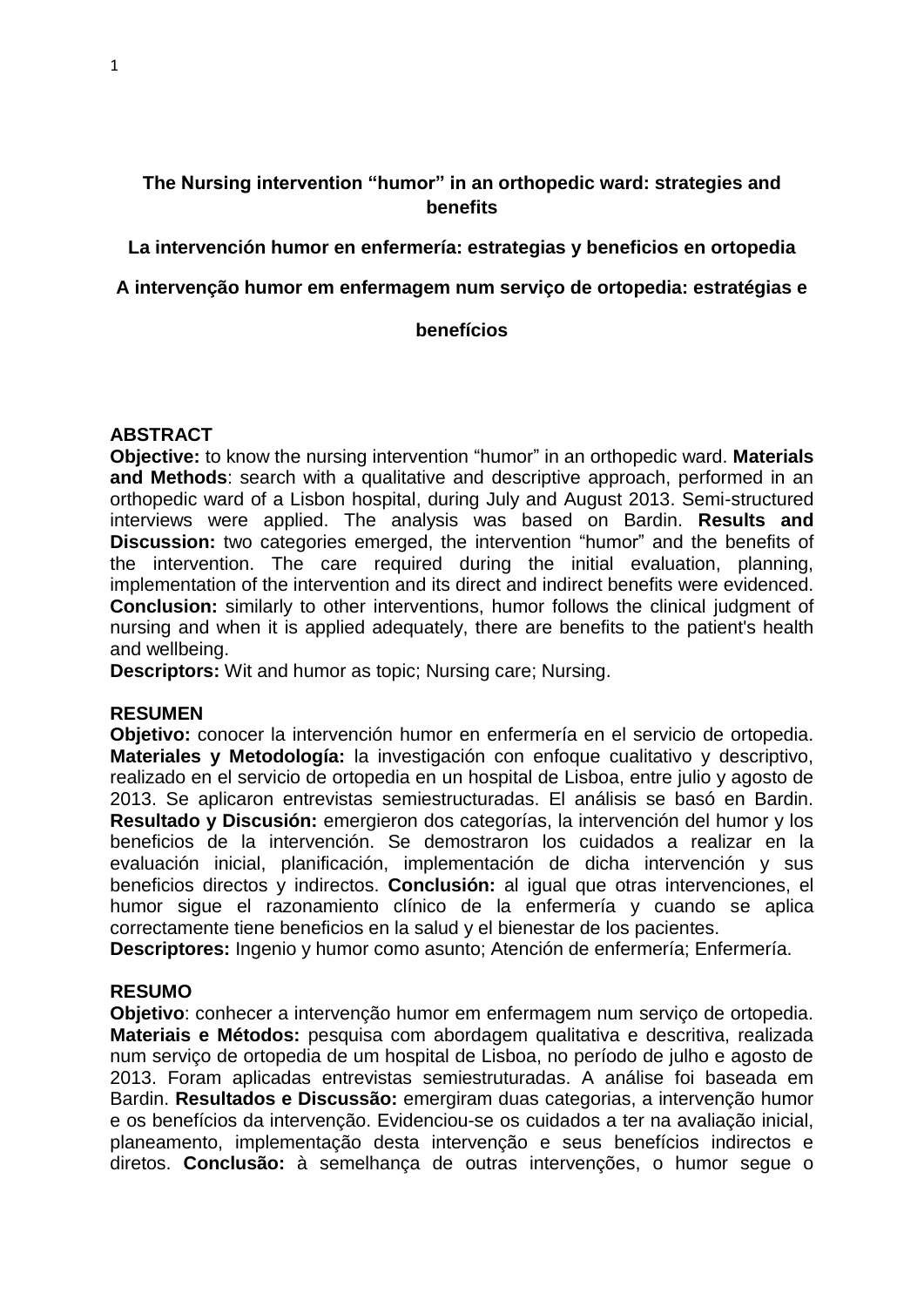raciocínio clínico de enfermagem e quando aplicado adequadamente tem benefícios na saúde e bem-estar dos pacientes.

**Descritores:** Senso de humor e humor como assunto; Cuidados de enfermagem; Enfermagem.

## **INTRODUCTION**

The intervention "humor" in Nursing has been the object of study in the last decades, which permitted the verification of health and well-being benefits for the clients.<sup>1</sup> This intervention which is integrated in the *Nursing Interventions Classification* (NIC)<sup>2</sup> and in the International Classification for Nursing Practice, version 2 (CIPE $^{\circledR})^3$  is considered as an intervention and a resource. In NIC, the intervention humor belongs to Level 1 (Domain), code 3 behavioral, Level 2 (Class), code R assistance in coping and Level 3 (Interventions), code 5320 Humor, with 15 planned activities<sup>2</sup>. Furthermore, in the diagnosis of the *North American Nursing Diagnosis Association International* (NANDA – I) this intervention is suggested in 7 diagnoses and optional in 20 diagnoses.

Despite the long discussion that has occurred around humor, its nature, factors which influence it, objectives and benefits, the definition of humor has not been consensual.<sup>4</sup>

The clinical rationale is present in all healthcare actions and decisions of the nurse namely, in the diagnosis of phenomena, in the selection of appropriate interventions and in the evaluation of the results obtained<sup>5</sup>, hence, this is also present in the intervention humor. In this sense, it is necessary to evaluate the type of humor appreciated by the person, their receptivity, the timing, aspects to which they are sensitive<sup>2</sup> and if the circumstances are adequate.<sup>6</sup> During the implementation the nurse may select various resources, namely humoristic material that can raise the person's interest, games, drawings, jokes, videos, recordings, books and other humoristic materials, incoherencies that arise in a siutation<sup>2</sup>, analogies, anecdotes, games, verbal and non-verbal communication, films/comedies, funny stories, comic books, music, jokes, red nose, blinking,<sup>4</sup> place subtitles or commentaries about photographs and use humoristic props available, namely, sponge noses and humorous buttons.<sup>7</sup> The nurse should monitor the client's response and interrupt the strategy if it is inefficient.<sup>2</sup>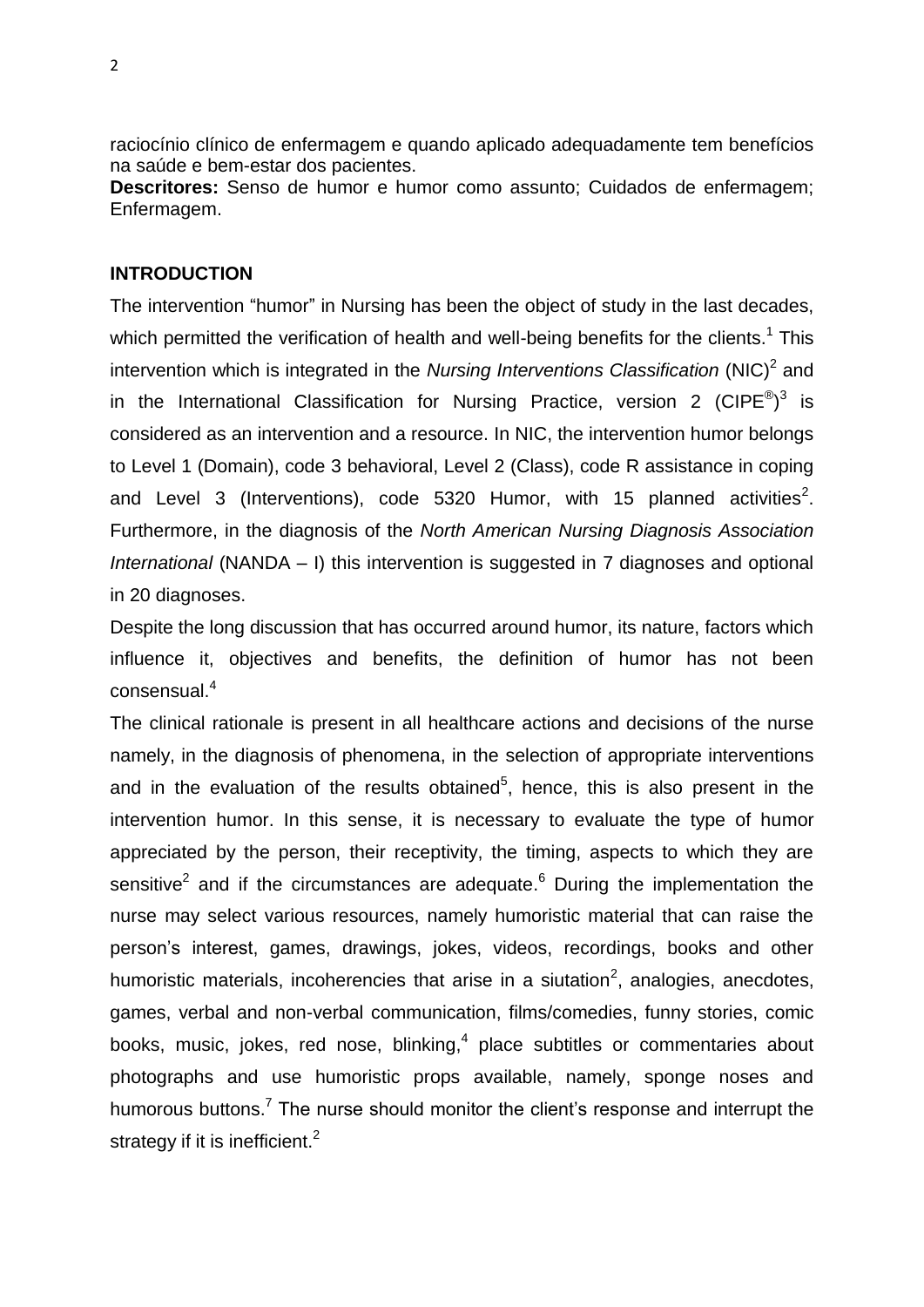The intervention "humor" may have benefits on people's health and life, namely, in the promotion of well-being, in the adjustment to difficult situations, in the reduction of tension, stress and discomfort, in the increase in pain tolerance and, strengthening of the immune system $1$ 

For this, it is relevant to know the resources and activities used in the internvention "humor", as well as, the benefits for the person in the perspective of a nurse working in an orthopedic department. Considering this, the present study intends to identify the nursing intervention "humor" in an orthopedic department.

## **MATERIALS AND METHODS**

This is a qualitative and descriptive study, which counted on the participation of eleven nurses between July and August 2013. The inclusion criteria were: use humor in their professional practice and at least 5 years of professional experience.

Data collection was started after authorization was received from the Administrative Council of the Central Lisbon Hospital Center. As it did not involve patients, the opinion of the Ethical Commission was dismissed. The ethical principles described in the Helsinki Declaration were respected, specifically, privacy, confidentiality, free and clear informed consent, with the possibility of interrupting the interview if they wanted. The consent was obtained in a free and clear form, and each participant signed an authorization after reading an explicative letter and the objectives of the study. The data for this study were collected through an individual interview, previously scheduled with each nurse that agreed in participating in the study. They were performed in a reserved location and with a duration of approximately 20 minutes. A semi structured interview was used, a digital recorder was also used and an integral transcription occurred afterwards. The data analysis had as the methodological referential, the Bardin content analysis technique.<sup>8</sup> In this sense, in the first phase, there was a pre-exploration of the material through "buoyant" reading whose objective was to establish contact with the documents and to know the text, searching for impressions and orientations. In the next phase, exploration of the material occurred. In this step of codification, cuts were made in register units and in context. Next, categorization was performed; this corresponds to an operation of classifying the constituent elements of a set by differentiation and, posteriorly, by regrouping. To maintain anonymity the interviews were codified with EM (male) and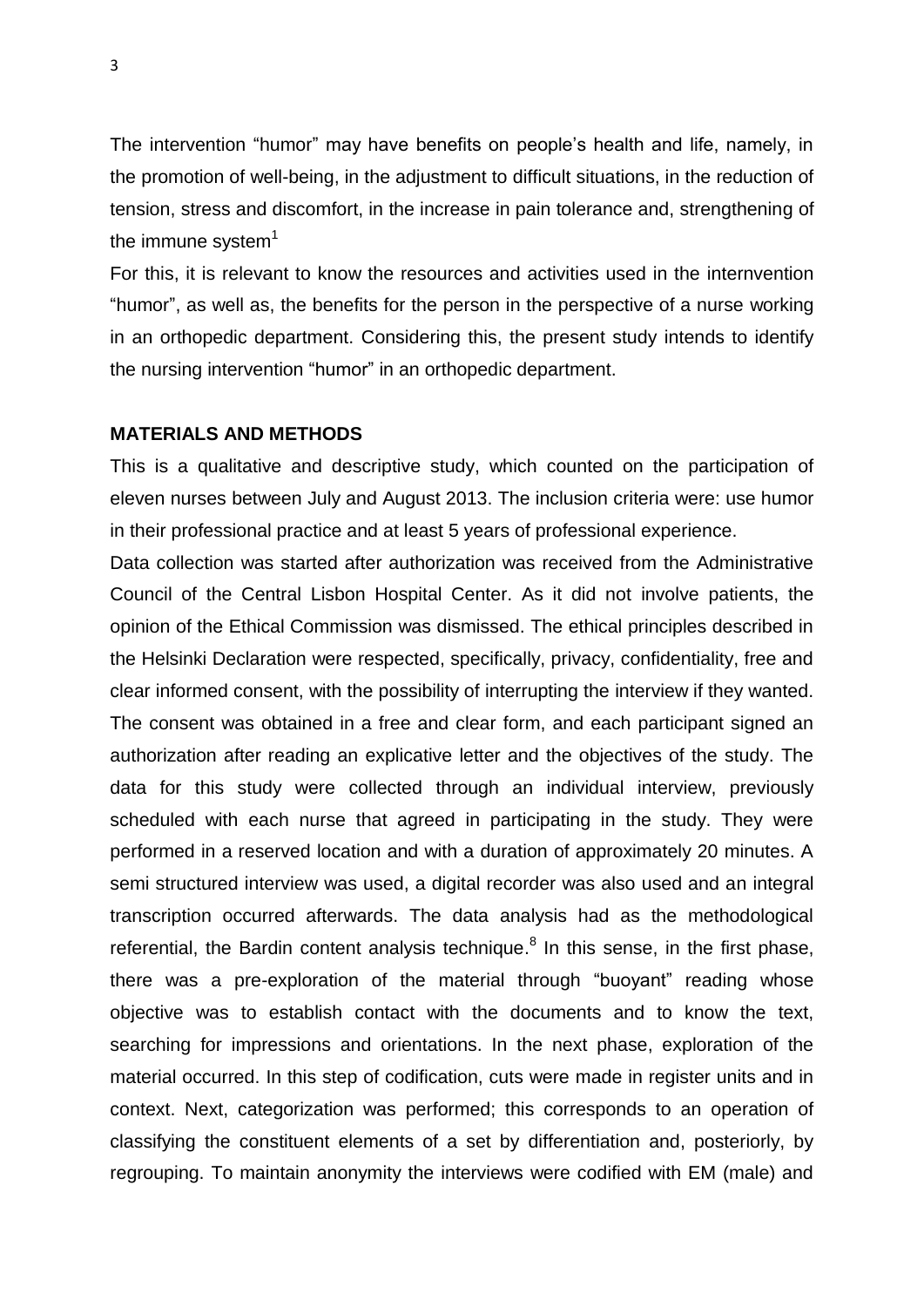EF (female). In the text an E is followed by the number of the interview, M or F if male or female and finally, by the number of the register unit.

### **RESULTS AND DISCUSSION**

The sample of this study comprised of 11 nurses, 6 female and 5 male, which work in an orthopedic department in the Central Lisbon Hospital Center and who use humor daily in their nursing care. The mean age is 35 years, with a deviation around the mean of 4.8 years. The average time of professional experience is 11.8 years, with a standard deviation of 4 years.

Of the analysis, two categories arose: the intervention "humor" and the benefits of the intervention "humor".

### **Humor intervention**

In the category *humor intervention* four subcategories arose: evaluation and planning; factors that influence humor; strategies and resources; and limitations to the use of humor.

## **Evaluation and planning**

Before the nurse implements the intervention "humor", they must evaluate the person and plan the intervention. The subcategory *evaluation* and *planning* is composed of the context units: humor is individual, humor may have various interpretations, what makes you laugh, evaluate the person, evaluate the strategies, create the conditions and the reaction to humor.

In the context unit "humor is individual", a testimony reveals:

[...] *a large portion is adapted to that patient, and only that patient.* (E5F:26).

In order for the "humor" intervention to be efficient it should be planned and individualized. The evaluation should include the discovery of the person's preferences regarding specific humorous stimuli. $^{\textrm{\textregistered}}$ 

The context unit "humor may have various interpretations", presents some register units such as:

*It is difficult to define the word humor,* […] (E2F:1)

*[…] let us say, a subjective dimension may have various interpretations* (E11M:5).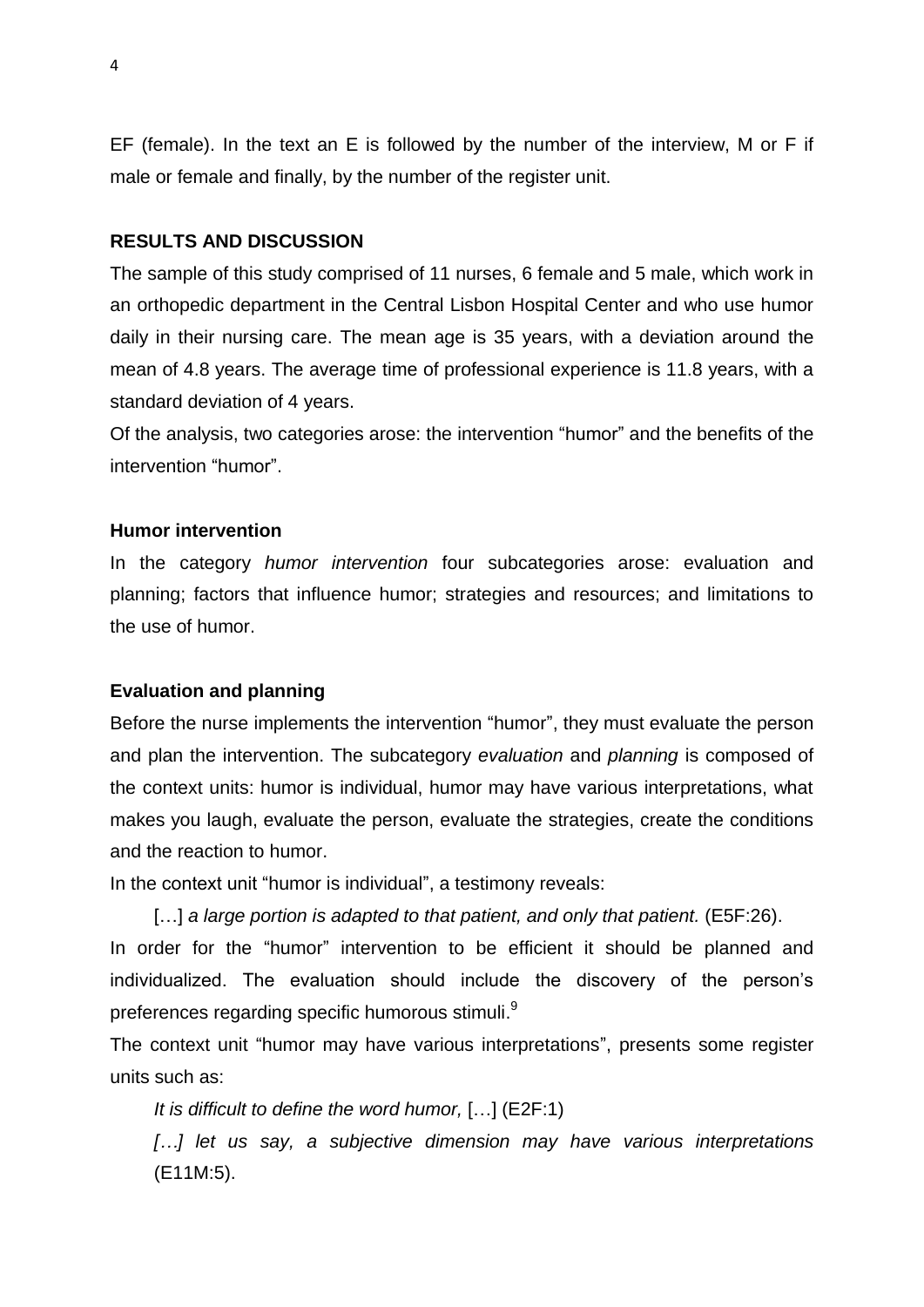In this sense, the "humor" intervention may be interpreted in a positive or negative fashion depending on the person. Humor, as expressed by the nurse, may induce liking in the client due to a shared experience or a shared frustration.<sup>9</sup> What may be comical for one person may not be for another because humor is situational and paradoxal.<sup>1</sup>

In the context unit "what makes you laugh", one of the participants states that, in the first place, it is important to understand what makes one laugh in order to evaluate what make the other person laugh.

*Firstly, I reflect upon what makes me laugh* (E10M:14)*.* 

The nurse should make a self-reflection in this context and identify what makes them laugh and relax, as well as, observe what makes others around them smile and laugh.<sup>10</sup>

The "evaluation of the person" is another context unit, which is illustrated by the register unit:

Like in any Nursing intervention, I have to evaluate the person before I *intervene* (E1M:14).

The evaluation should include de discovery of the person's preferences regarding specific humorous stimuli. $^9$ 

In the "strategy" register unit, surged the idea that after the use of a determined humoristic strategy it is important to evaluate if this was adequate or not for the person, as can be verified in the register unit:

*In the end I always make an evaluation, if there were results. If the strategy was adequate. If I should use humor again with that person* (E10M:31).

The nurse must evaluate the role of humor in the life of the person and to which type of humor they react.<sup>6</sup>

In the context unit "create conditions", one nurse states:

[...] *my objective is to create a positive and lively environment in order to enhance individual capabilities* (E2F:10).

The nurse must consider the culture and the necessities of the people, the context and environment in which it occurs and the means that involve the person, since these will condition the humorous stimuli and its user. $^9$ 

In the context unit "reaction to humor", a nurse affirms that they must know: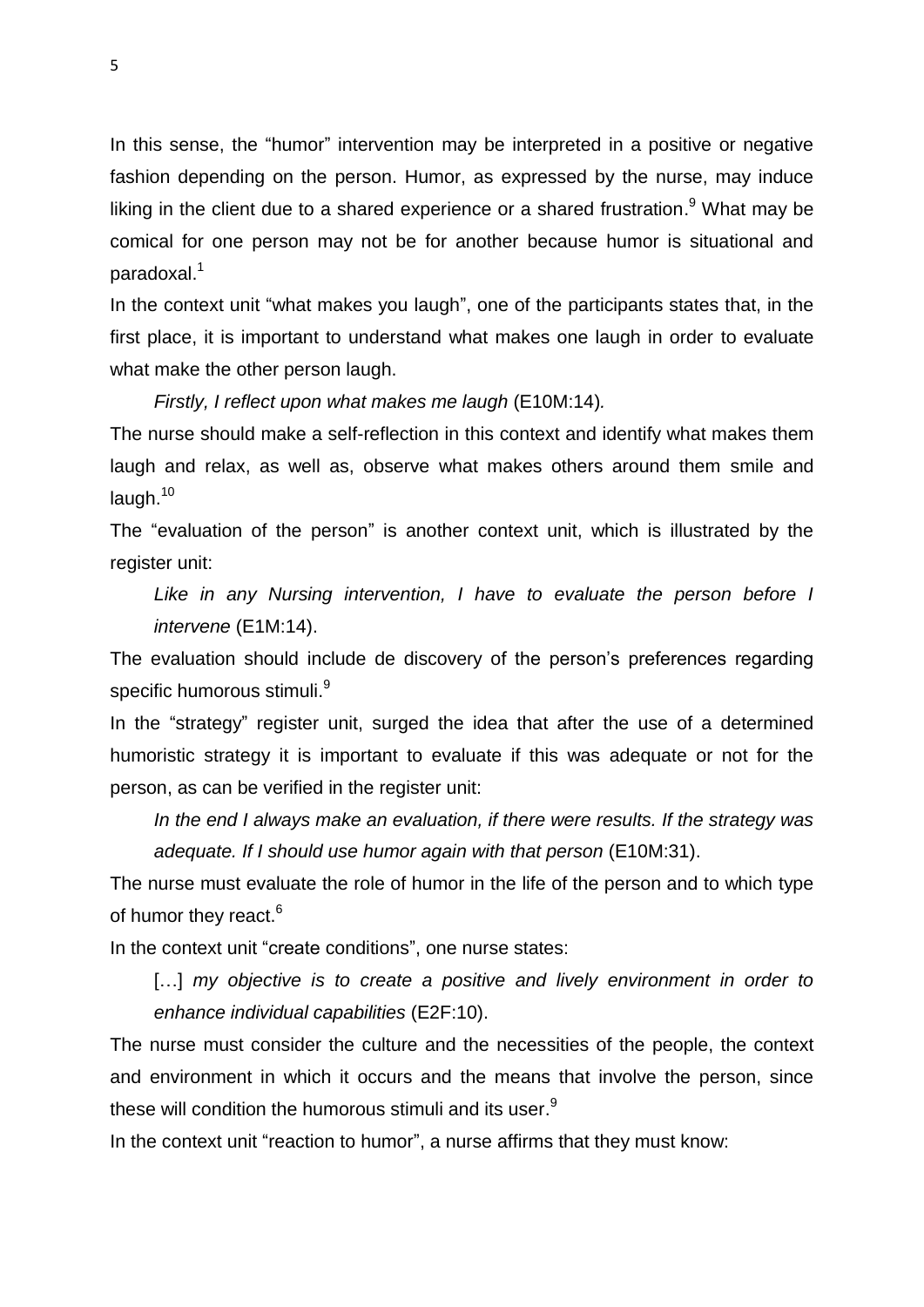[...] *how they react to funny situations, anecdotes, puns, for example (*E10M:16).

The nurse, during the evaluation of the person should analyze how the person reacts to most types of humor used or desired by them. <sup>10</sup>

#### **Factors that influence humor**

The subcategory *factors that influence humor* is composed by the following context units that emerged from the data retrieved from the interviews: appreciate humor, adequate context and situation, adequate moment, type of personality and humor comprehension.

The context unit "appreciate humor" is highlighted by the participant as one of the factors that influences this intervention:

*Of course I do not use humor with all people, it is necessary to know if that person likes humor,* […] (E1M:12).

*I always have present whether or not the person appreciates humor* […] (E10M:11).

In people with Parkinson's, humor appreciation is decreased<sup>11</sup> as in situations of great angst, humor may not be appreciated.<sup>1</sup>

"Adequate context and situation" is another context unit that surged from the participants' interviews:

*I need to always know the context of the person,* […] (E1M:16)

*If the person's situation is adequate for the use of humor or not* (E10M:19).

The adequate moment is reinforced by the register unit:

[…] *if that moment is adequate for humor,* […] (E1M:18).

The participant states that there are moments and time periods that are more favorable for the use of humor. In the planning of the intervention the nurse must consider some aspects that may influence the intervention, namely, the environment where humor is made (to whom the intervention is aimed) and the time (if the moment is adequate to make humor).<sup>12</sup>

Personality is another factor that influences the use of humor. The respondents referred that the use of humor depends on:

[...] *the person's personality*, [...] (E4M:6).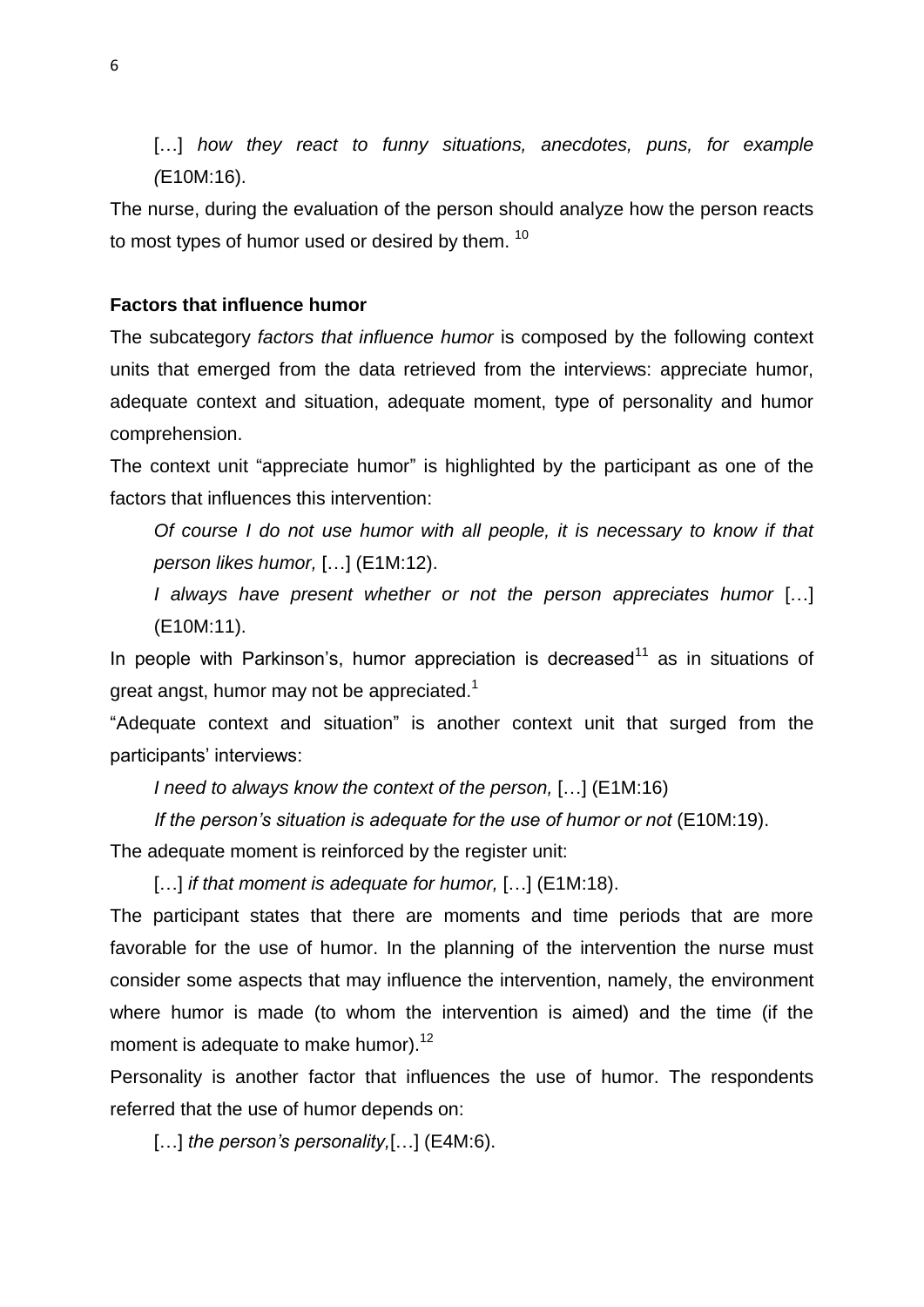It can be a person's personality characteristic as can be verified in the following register unit:

[...] and humor is a characteristic of the person and the person's personality,

[...] (E11M:29).

Personality influences the styles and type of humor appreciated.<sup>13-14</sup>

Humor comprehension may be another factor that influences humor. A nurse states that:

[...] the person may not understand my humor and think that I am being ill*mannered or even rude,[…]* (E4M:9).

Hence, the nurse must verify the disposition of the person for humor and if the circumstances are adequate $^6$ , if they understand the comments, jokes and cues.

#### **Strategies and resources**

In the subcategory *strategies and resources* emerged from the context units: play, clownery, jokes, anecdotes, puns, surprises, funny situations, personal experiences, comments, spontaneous expressions, music and movies.

Play emerged from the discourses as a strategy and resource to use in the humor intervention, as is the example:

*Spontaneous play*, […] (E1M:7)

[…] *for example we play with the situation*,[…] (E5F:8).

Playing signifies having fun like children; have whimsical movements; folly; joking; mocking; undertake lightly.<sup>4</sup>

In the context unit "clownery", one of the respondents seeks to imitate something that is funny to him in order to make the observer laugh and relax. They state that they do:

[…] *clownery* […] (E1M:8)

[…] *or I imitate a martial arts practitioner (clownery)* (E1M:11).

Jokes are resources that the respondents use in the intervention. A nurse states that:

[...] *I use circumstantial jokes that have to do with the moment that is why, at times, it is difficult to reproduce, rarely you can reproduce them,* […] (E5F:6).

Anecdotes, were referred as another resource, some answers refer:

*I seek to find a set of situation types, of anecdotes, ,* […] (E10M:15) and […] or […] *it reminds me of some anecdote* […] (E4M:15).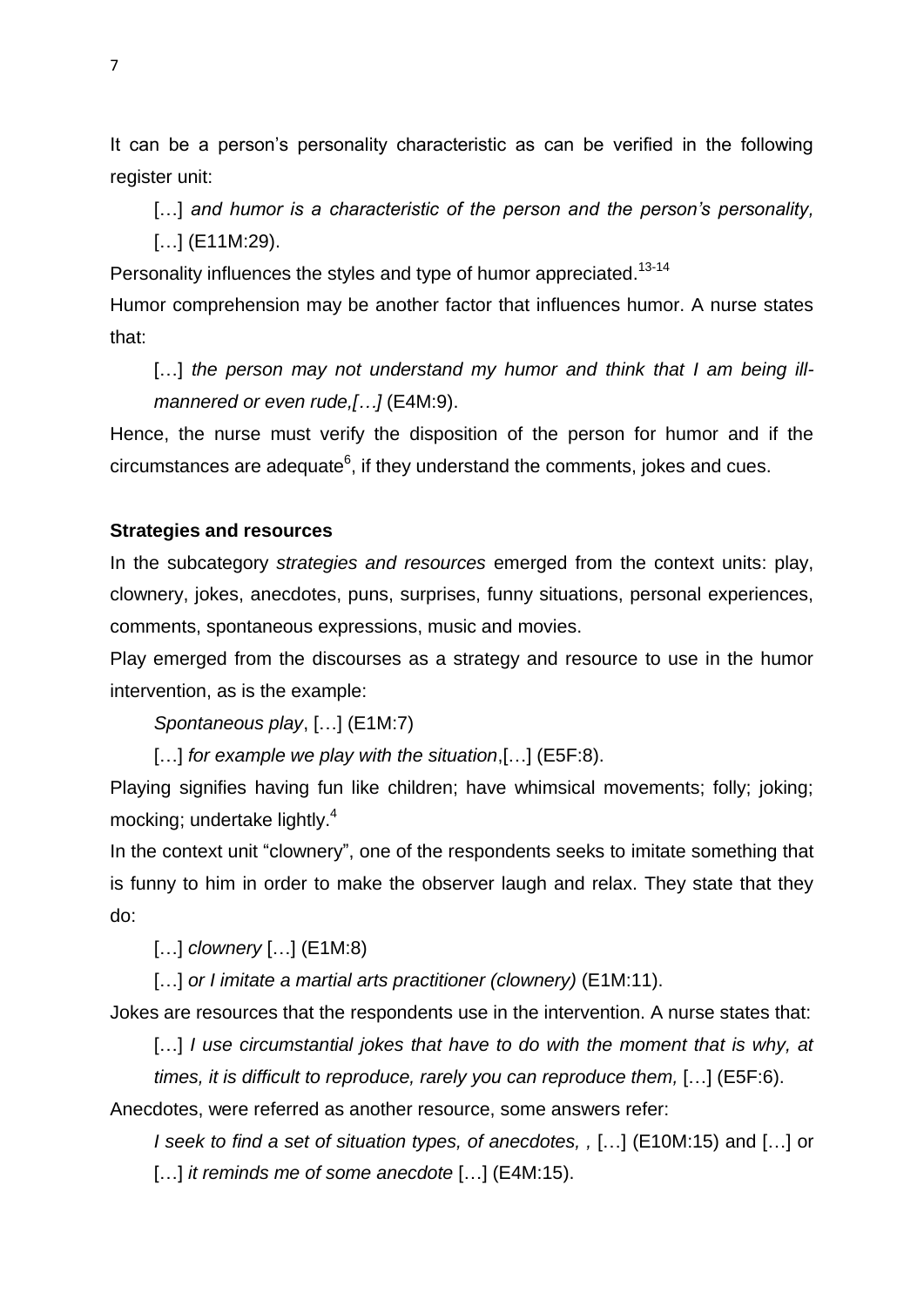Puns were referred by a nurse as a resource, as is the example:

*I use puns, in other words, expressions with a double meaning, which must be adequate to the person's literacy and culture* (E10M:26).

[...] *play on words (puns) that permit funny situations that can trigger, or not, laughter,* […] (E10M:5).

The surprise effect was also referred to as a resource, according to one nurse:

*I* surprise patients and ask with a serious look, what's going on? And the *patients answer, nothing's going on. And I say, then something will be going on, all the women have to exercise their feet. I use the surprise effect and the decontextualization of the expression used* (E10M:27).

The humor generated by the surprise, by the unexpected, may create a climate of proximity, of complicity in the relationship between the health professional and the client. 4

The creation of funny situations was referred to as a strategy according to the respondents, namely:

[…] *funny situations,*[…] (E10M:2).

[...] when I need to stimulate them to walk I imitate an awkward robot [...] (E1M:10).

*When going to receive a blood unit, I ask if the steak is from the loin or rump (in people from the Azores it is much appreciated)* (E10M:30).

The use of personal experiences was referred to by the respondents, as is the case:

[…] *tell personal experiences,[…]* (E3F:24).

[...] *happy things that have occurred, which like to see* (E3F:25).

The comments can be used as a resource in this intervention, as is referred by the nurses:

[…] *or some comment that I make* […] (E4M:17).

[…] *or I complete the phrase in a form that provokes laughter,* […] (E4M:18)

*I use the patient's cues, if they say something funny, I potentiate what they say* (E10M:28).

The expressions that arise spontaneously were referred to as a resource, as an example:

*In most cases I take advantage of the situations,* […] (E2F:6).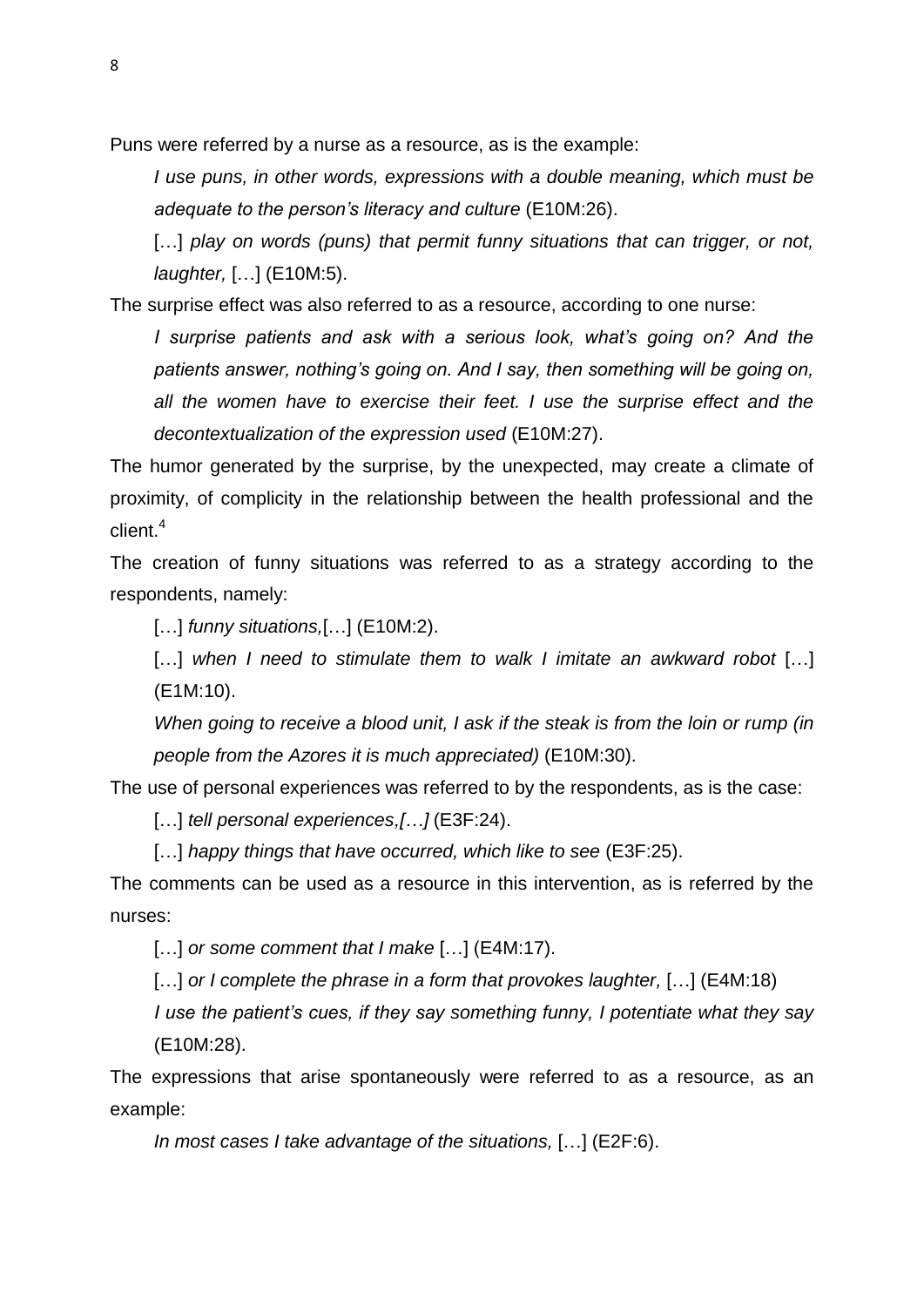[...] like the small cues that the patients give in order to introduce a more *humoristic comment* (E2F:7).

Intentional humor occurs when a person has the intention of benefitting or leading someone to benefit from it and non-intentional humor occurs when a person does not have the intention of making others laugh yet this occurs. <sup>9</sup>

Music is another resource used, where the respondents stated:

*I also use music. Of course I have to take into consideration the person's preferences* (E10M:25).

[...] *as for example, music from a cellular telephone to dance or sing,* [...] (E2F:13).

Humor may be expressed through anecdotes, stories, play, comic books and programs, music, satire, analogies or simply by a gesture or even silence. $^{\rm 4}$ 

Comic films/comedies were referred by a nurse:

[...] when I see them and see some type of act, I can relate immediately with a *film that is popular,*[…] (E4M:13).

To perform the intervention "humor" it is important to start by gathering tools that permit the development and improvement of one's own sense of humor and that can be relayed through cartoons, stories, jokes and funny songs, comic books and films, amongst others.<sup>4</sup>

#### **Limitations to the use of humor**

The subcategory *limitations to the use of humor* is comprised by the context units: terminal phase and confusion/disorientation.

According to a nurse's speech, you should not use humor in a terminal phase:

*If they're in a terminal phase I also do not use* (E10M:21).

When in a state of confusion or disorientation, this intervention may not be efficient.

*If they are disoriented, confused, I do not use* (E10M:20).

The nurse should avoid the use of humor in people who present cognitive limitations.<sup>2</sup> There are also mental states such as evident confusion, depression and paranoia, which inhibit humor. 4

### **Benefits of the humor intervention**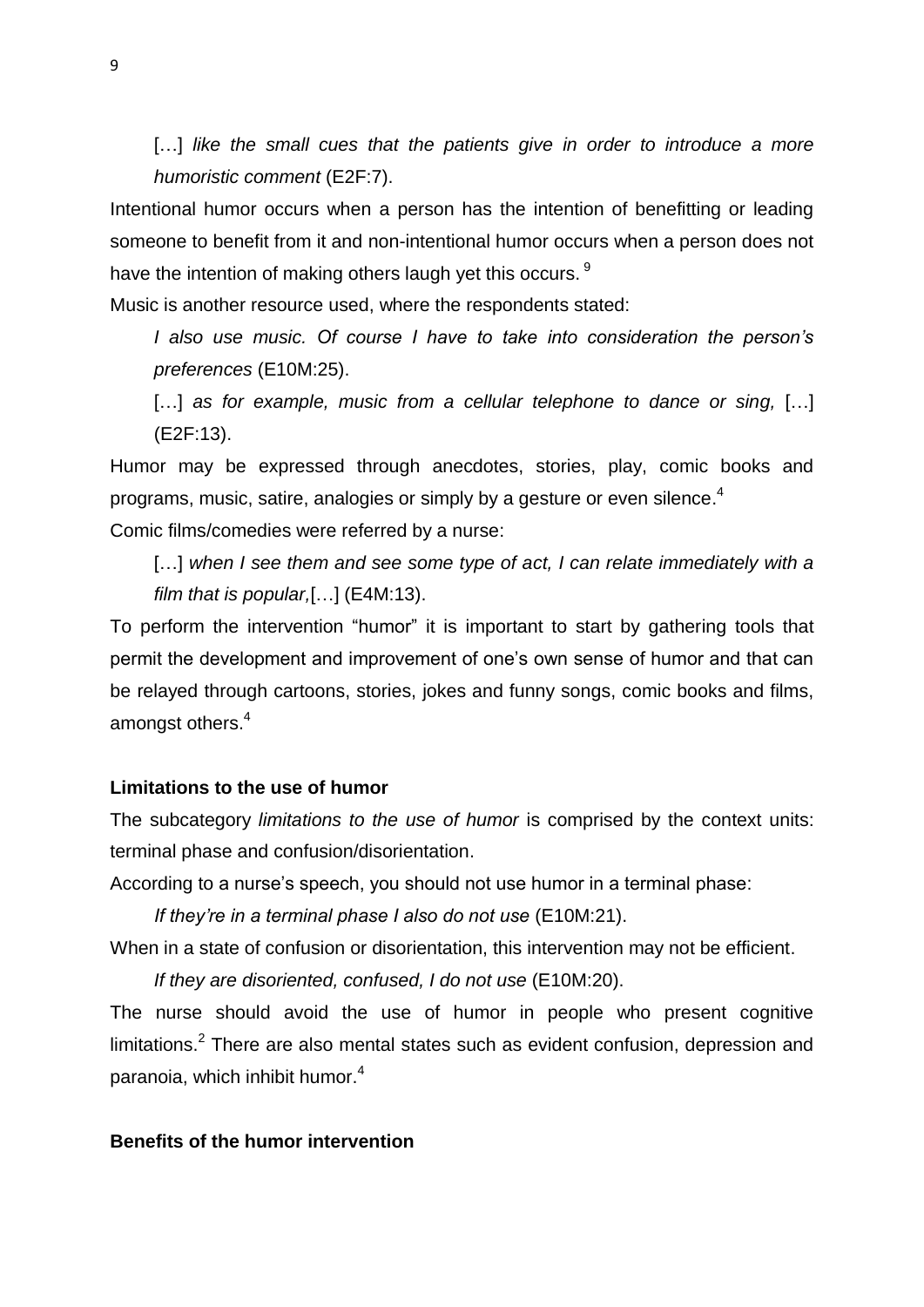The category *benefits of the intervention humor* is comprised of the subcategories: indirect and direct.

### **Indirect benefits**

The subcategory *indirect benefits* presents the following context units: relationship improvement, trust, participation and involvement in care, proximity, motivation, barrier breaking, optimism, good disposition and adhesion to care.

The improvement in the relationship was referred by nurses in their statements:

*[...] strengthens the relationship patient - Professional,* [...] (E1M:32)

*Humor may contribute to improve the relationship* (E10M:32).

Trust is referred to by nurses, as an example:

[...] *increasing mutual trust* (E1M:33)

*Facilitates the establishing of a trust relationship* (E10M:33).

The presence of humor indicates trust, adaptation and if it disappears or is suffocated by the disease, its reappearance may indicate that the person in question is in a process of cure/acceptance.<sup>9</sup>

The involvement and participation in care appears in the statements:

*They become much more cooperative,* [...]" (E6M:22).

[...] also involving other patients that are around so that the person does not *feel alone,* [...] (E4M:20).

Proximity emerged from the data, namely, in the register units:

[...] *also facilitates, in some form, the proximity relationship with the person,* [...] (E11M:4).

[...] *because humor leads to such a proximity relationship and the person feels side-by-side* [...] (E11M:19).

Motivation was referred to as an indirect benefit and arises in the nurse's speech:

[...] *try to place a positive and superior motivation, greater than the one already present* (E4M:4).

[...] *it is a way, at times, to motivate the person for a determined type of care that we want to provide the person with* (E11M:9).

Humor breaks barriers and is seen as an indirect effect in the benefits that it may have in health and well-being. A nurse refers that:

*Humor may contribute to break barriers* [...] (E2F:16).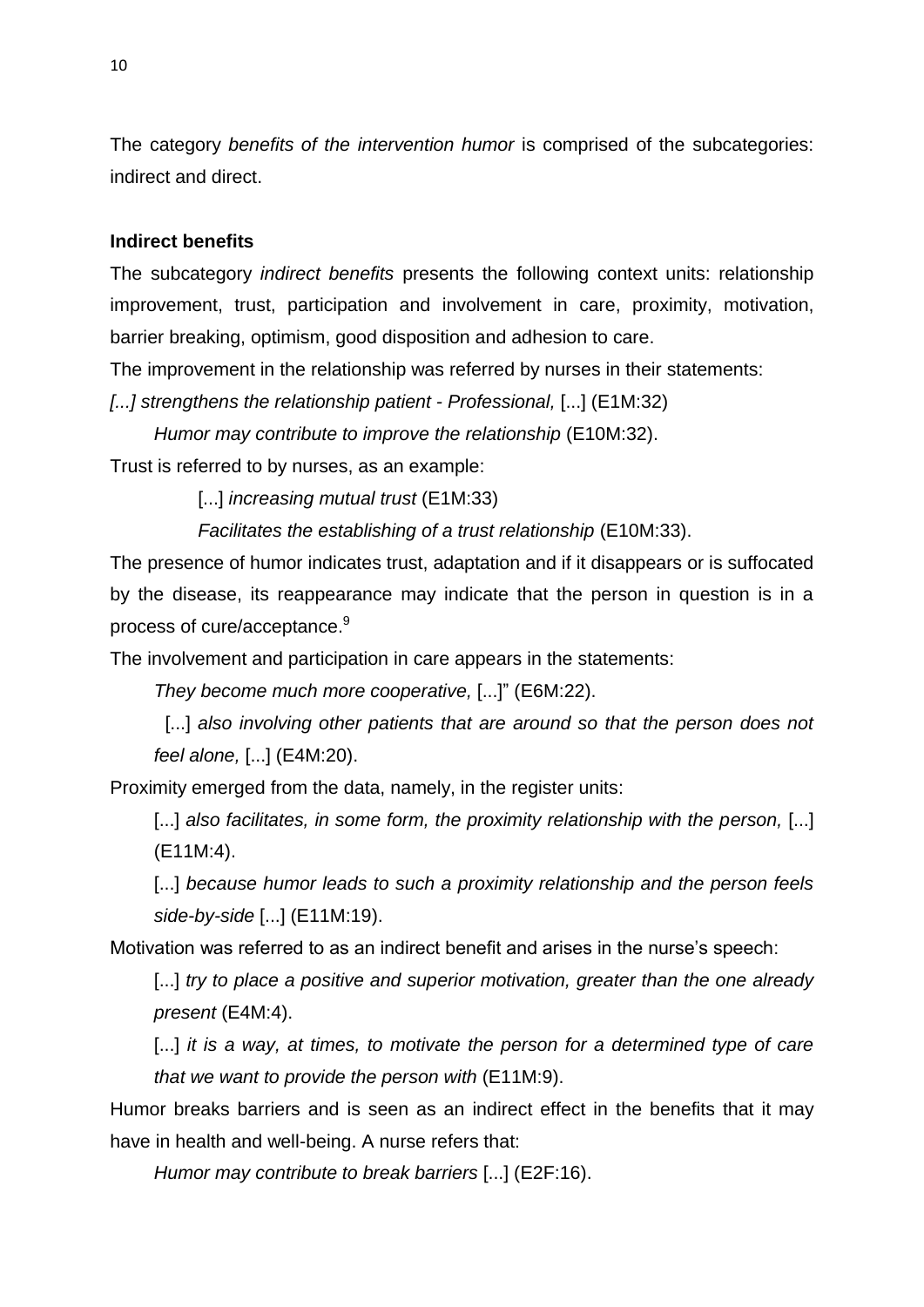Humor may be able to "break the ice" and social barriers, to deal with suffering, frustrations, difficulties and death, increase the nurse's certainty during the provision of techniques and procedures, to manage conflicts constructively, increase solidarity and cohesion, break routines, decrease organizational rigidity, facilitate change and increase productivity.<sup>1,4,9</sup>

Optimism may be an indirect effect of the humor intervention, as one nurse says:

*It also contributes towards a more positive vision of life* [...] (E2F:18). Good disposition is referred to in the speeches:

[...] *if there is a good environment, if people are in a good mood, work goes well, the patients that are already sick, that are already depressed get in a better mood* [...] (E7F:9)

*Good disposition helps in all ways,* [...] (E5F:37).

Humor may facilitate the adhesion to nursing care. A nurse referred that it permits:

[...] establish a therapeutic relationship or make that, for example, determined *patient adhere to a determined type of treatment in their benefit or at a level of rehabilitation, for example,* [...] E11M:3).

## **Direct benefits**

The subcategory *direct benefits* presents the following context units: recuperation, decrease in stress; increase in relaxation and relief of tension, distraction, decrease in pain, share feelings, adaptation mechanisms, increase in the quality of life, facilitate learning, decrease anxiety.

The recuperation is pointed out as a benefit of humor, as the nurses referred:

*In my opinion it also has a fundamental role in the patient's recuperation* (E2F:20).

*It is much easier for the patient to work their recuperation with humor,* [...] (E6M:15).

Studies were performed that showed that the humor intervention permits the reduction in anxiety in the post-operatory period, facilitates the person's recuperation and reduces, significantly, post-operatory complications. 4

The decrease in stress surges in the interviews:

[...] *decreases the stress associated when executing a bandage or techniques that cause some sort of pain* (E3F:30).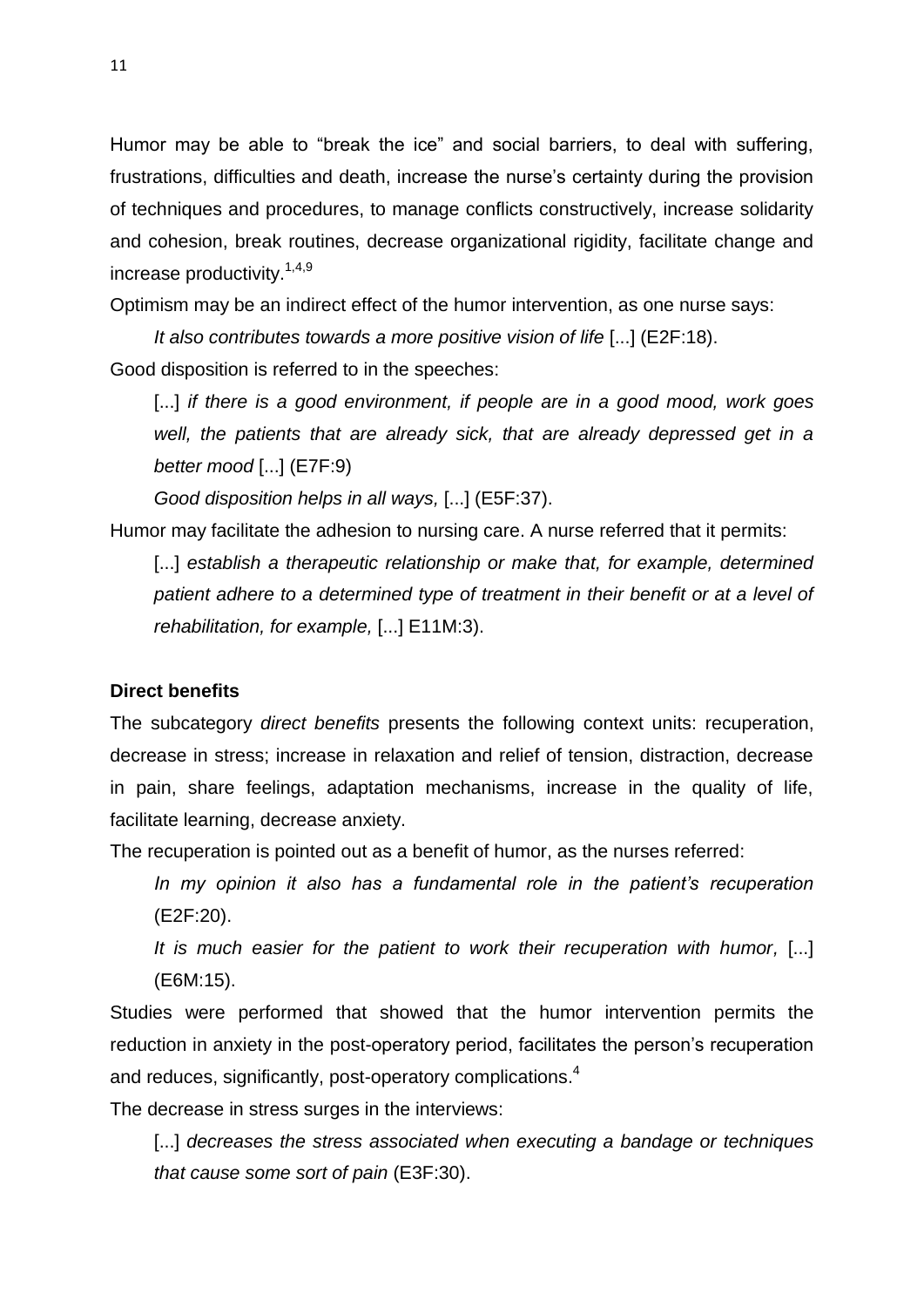[...] *decreases fear and stress* (E10M:36).

In a study with healthy volunteers about the humor intervention, the intervention group presented a decrease in stress levels.<sup>15</sup> There is a decrease in stress because beta endorphins are released and the levels of cortisol and adrenocorticotropic hormone decrease.<sup>11</sup>

The increase in relaxation and tension relief is referred by the nurses:

[...] *provide relaxation, relieve tension and discomfort* (E10M:8).

[...] *and it permits, many times, the relief of tension,* [...] (E11M:13).

The state of good humor and well-being is followed by a state of relaxation in which respiration, cardiac rate and muscular tension return to levels below normal. $^{\textrm{\textregistered}}$ Humor provides distraction, helping to deal with problems, as a nurse stated:

[...] *patients are grateful to distance themselves from problems or to be able to seek another strategy in addition to playing with the actual situation of the person* [...] (E5F:13).

The humor intervention promotes decrease in pain, as this is possible to verify in the statements of the nurses:

[...] *pain relief in this situation* (E4M:26).

*Alleviates discomfort and pain because the person becomes more relaxed and less worried* (E10M:38).

In a study performed by Tse and collaborators, they verified a decrease in chronic pain in the elderly after 8 weeks of intervention.<sup>7</sup>

Another benefit that was referred by the nurses was humor as an adaptation mechanism, in the register units:

*Helps deal with difficult situations, in the pre-operatory period, it helps in the moments of transitions dependence/independence* (E10M:37)

[...] *it aims to help deal with difficult situations,* [...] (E10M:6).

The adaptive humor styles permit the use of adjustment strategies<sup>16-17</sup>, helping to deal with difficult situations.

Humor promotes the improvement of the quality of life and was highlighted by a nurse when they stated:

*It helps improve the quality of life because it relieves discomfort and pain, as well as, provides well-being* (E10M:40).

This intervention has an effect on learning, where a nurse states: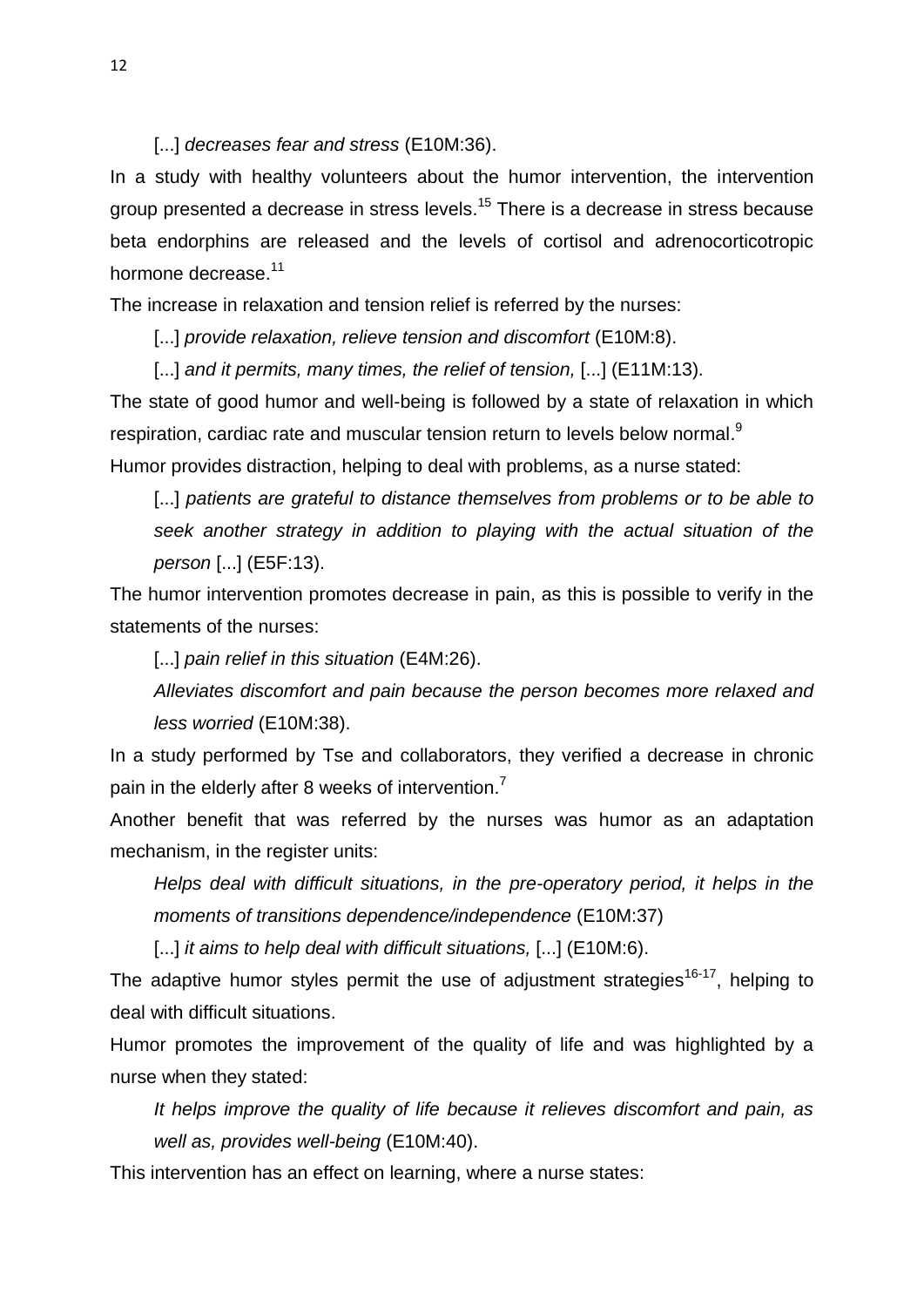*Eases learning, since we have to practice many Daily Living Activities* (E10M:41).

The decrease in anxiety after the humor interventions was referred by some nurses:

[...] *reduces anxiety*, [...] (E10M:35); [...] *reduces anxiety in the person who is admitted,* [...] (E11M:15)

*Many people tell me that these are the moments that make them forget all that preoccupies them* (E10M:39).

In a study, the humor intervention group presented a decrease in anxiety when compared to the control group.<sup>15</sup>

# **CONCLUSION**

The intervention "humor", such as other nursing interventions, must follow the clinical rationale. An initial evaluation must be performed, with a nursing diagnosis where the use of this intervention is recommended. There has to be planning of the intervention, verification of conditions of use and if the person appreciates humor.

In this intervention many resources may be used such as, play, clowning, jokes, anecdotes, puns, surprises, funny situations, personal experiences, comic commentaries, spontaneous comic expressions, music and films.

Indirect benefits were referred that can potentiate direct benefits. The main indirect benefits mentioned refer to: improvement of the relationship, trust, participation and involvement in care, proximity, motivation, breaking barriers, optimism, good humor and adhesion to care. The main direct benefits mentioned were: improvement of recuperation, decrease in stress, improvement in relaxation and tension relief, distraction, decrease in pain, externalization of feelings, adaptation mechanism, improvement of the quality of life, learning facilitator, decrease in anxiety.

This study aims to contribute to the comprehension of the humor intervention, namely, the aspects to take into consideration in the evaluation, planning, and implementation of the intervention; as well as, the main health and well-being benefits for the people admitted to a hospital.

We recommend that studies that increase the level of evidence be conducted, specifically random clinical tests to measure the efficiency of the humor intervention associated to nursing diagnoses and studies that explore the differences between genders.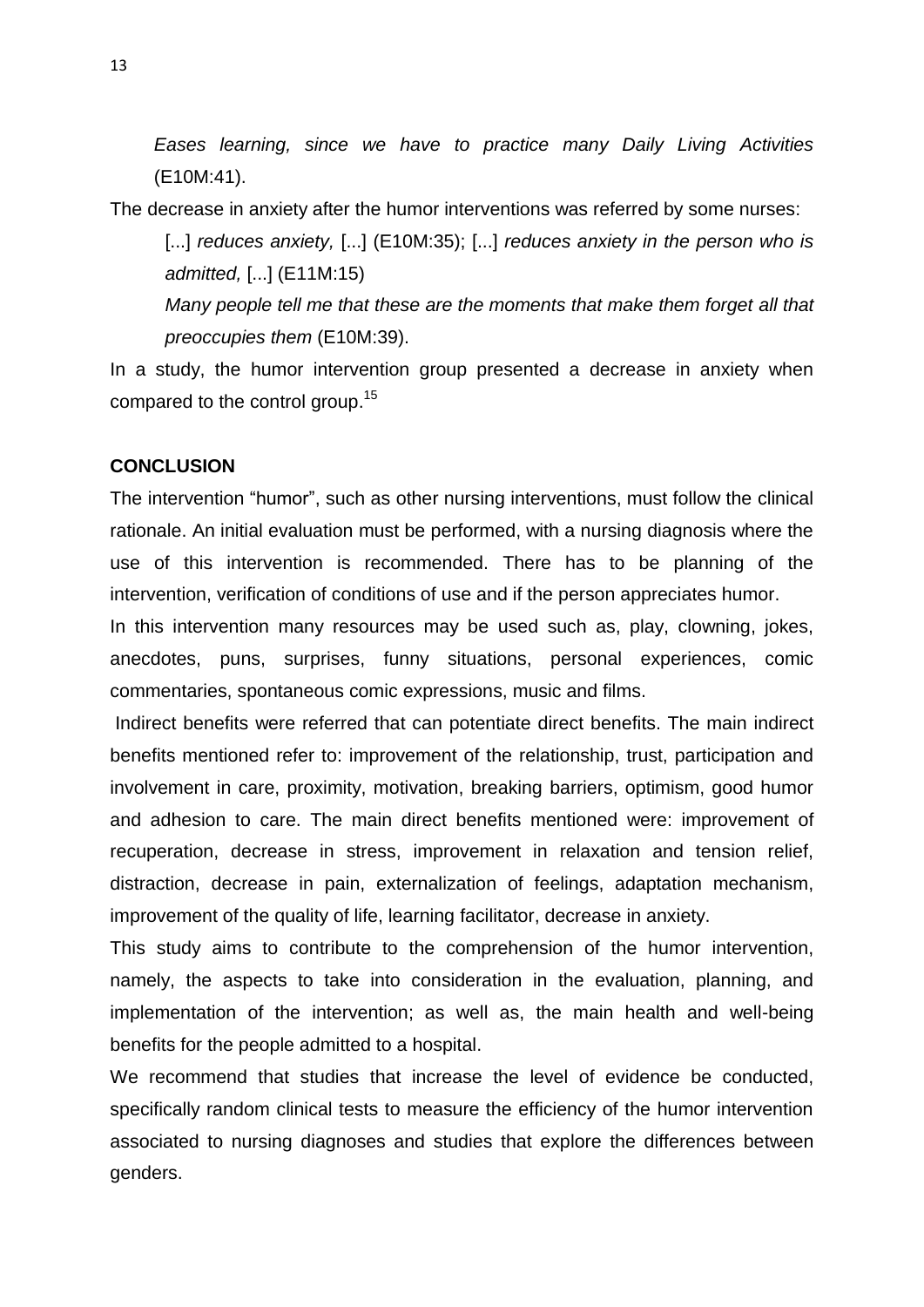#### **REFERENCES**

- 1. José H. *Humor: que papel na saúde? Uma revisão literatura.* Pensar enferm. 2006;10(2):2-18.
- 2. Butcher HK, Dochterman JM, Wagner C. Nursing Interventions Classification (NIC). Sixth Edition. Missouri: Elsevier Health Sciences, 2013.
- 3. Concelho Internacional de Enfermeiros. *CIPE 2: Classificação Internacional para a Prática de Enfermagem - Versão 2.* Loures : Lusoditacta, 2011.
- 4. José HMG. *Resposta humana ao humor: humor como resposta humana.*  Loures: Lusociência; 2010.
- 5. Cerullo JASB, Cruz DALM. Raciocínio clínico e pensamento crítico. *Rev. latino-am. enferm.*2010;18(1):124-9.
- 6. Ochoa MIR. Humor terapéutico. El humor risa y sonrisa (HRS) y su aplicación en las urgencias, emergencias y cuidados críticos. Páginasenferurg.com. 2009;1(4): 11-6. Available in: http://www.paginasenferurg.com/revistas/2009/diciembre/humorterapeutico.pd f
- 7. Tse MMY, Lo APK, Cheng TLY, Chan EKK, Chan AHY, Chung HSW. Humor therapy: relieving chronic pain and enhancing happiness for older adults. J aging res. 2010:1-9.
- 8. Bardin, L. Análise de Conteúdo de Bardin. Lisboa: Edições 70, 2009.
- 9. José H. Humor nos cuidados de enfermagem: vivências de doentes e enfermeiros. Loures: Lusociência;2002.
- 10.Christie W, Moore C. The impact of humor on patients with cancer. Clin j oncol nurs. 2005;9(2):211-8.
- 11.Bertini M, Iani L, Santo RM, Scaramuzzi C, Petramala L, Cotesta D et al. Stress moderating effects of positive emotions: exposure to humorous movies during hemodialytic sessions decreases blood levels of stress hormones. J Chin Clin Med. 2010;5(2):61-70.
- 12.Buxman K. Humor in the OR: a stitch in time? AORN j. 2008;88(1):67-77.
- 13.Kuiper NA, Kirsh GA, Leite A. Reactions to humor and implicit theories of humor styles. Eur j psychol. 2010;6(3):236-66.